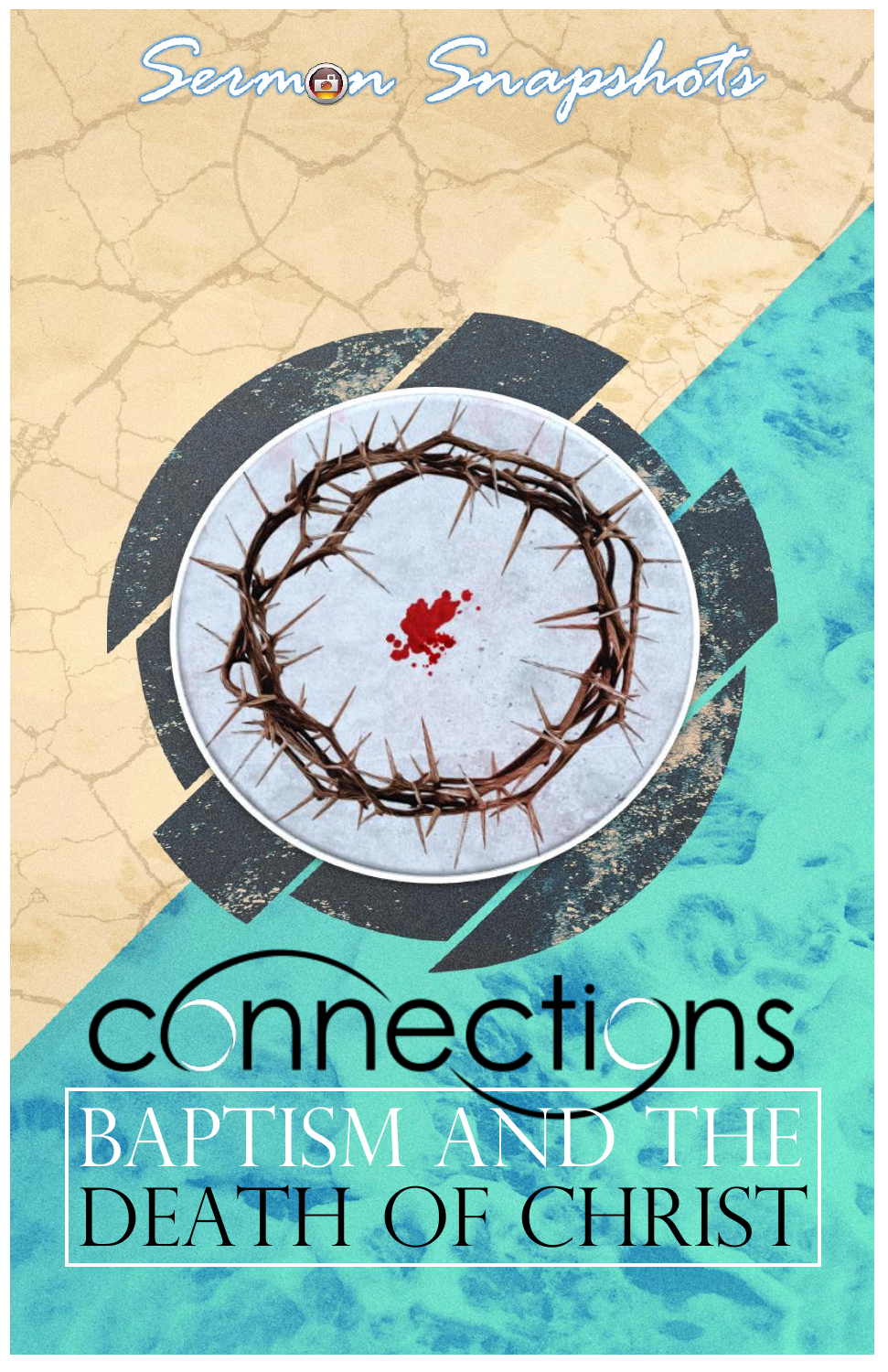# **WHY DID JESUS DIE?**

**The Bible clearly teaches that Jesus died for our sins. But the word** *"for"* **has many meanings! The original languages actually use different words for clarity. In this lesson, we note five reasons He died…**

#### **He died "because of" our sins (Is.53:5) – min**

- The Hebrew word, *"for,"* in Isaiah 53:5 means *"because of"* (Rm.4:25, NKJV)
- This *"places blame"* for His death on **US!** If *we* had not sinned, *He* would not have died!
- Some "quibble" about whether to blame Jews or Romans *– in truth, it was ALL of us!*
- Every time we eat the Lord's Supper, we should remember: *it was our sins that killed Him!*

### **He died "concerning" our sins (1Cor.15:3) – huper**

- Sometimes, "huper" means "on behalf of," but not here (Jesus died on *our* behalf, *not sin's* behalf!)
- In this context, the word translated *"for"* means, *"pertaining to"* (His death pertained to our sin)
- In other words, it shows the *"relationship"* of His death to ours sins and it's a *direct* relationship!
- So far, we see: our sins necessitated His death; and His death *concerns* (relates to) our salvation.

## **He died "so that" sins may be remitted (Mt.26:28) – eis**

- This shows the *"purpose"* of His death it was *"in order to"* bring about our forgiveness
- Relating this to our previous point, this is precisely *how* His death "relates to" our salvation
- Indeed, the Scripture teaches *"without the shedding of blood there is no remission"* (Hb.9:22)
- His death has *the same purpose* as baptism! A baptism/blood linkage! (Ac.2:38; Rm.6:3; Hb.10:22)

## **He died "as an offering for sin" (Rm.8:3) – peri**

- Literally, it is *"for sin"* here (NKJV says *"on account of sin;"* NASV says, *"as an offering for sin")*
- This shows the "*nature*" of His death; *it was a sacrifice* (or offering) for sin (OT animals)
- Animals were required, but insufficient; they were "shadows" of the true! (Hb.10:11-14)
- Other passages teaching this (Hb.10:6<sub>8</sub>, Hb.9:28, "apart from a sin-offering;" 2Cor.5:21)

## **He died "instead of" us (Mt.20:28) – anti**

- The Son of Man came to **"give His life** *as a ransom* **FOR** (instead of) **many"** (vicarious; substitutionary)
- *"Ransom"* is the price paid *in exchange for* a slave's freedom and the word *"for"* reinforces this!
- **NOT** a substitute **IN** punishment (taking ours), but a substitute **FOR** punishment! (an alternative)
- A *"blood sacrifice"* is offered (and accepted) *in lieu of* our *punishment* (we must also accept, Jn.3:16)
- This substitution *does the same thing* as punishment: *uphold law, condemn sin,* and *discourage sin*

**Each one of these points slightly "enhances" our understanding of Christ's death in some way.** $\mathbf{L}$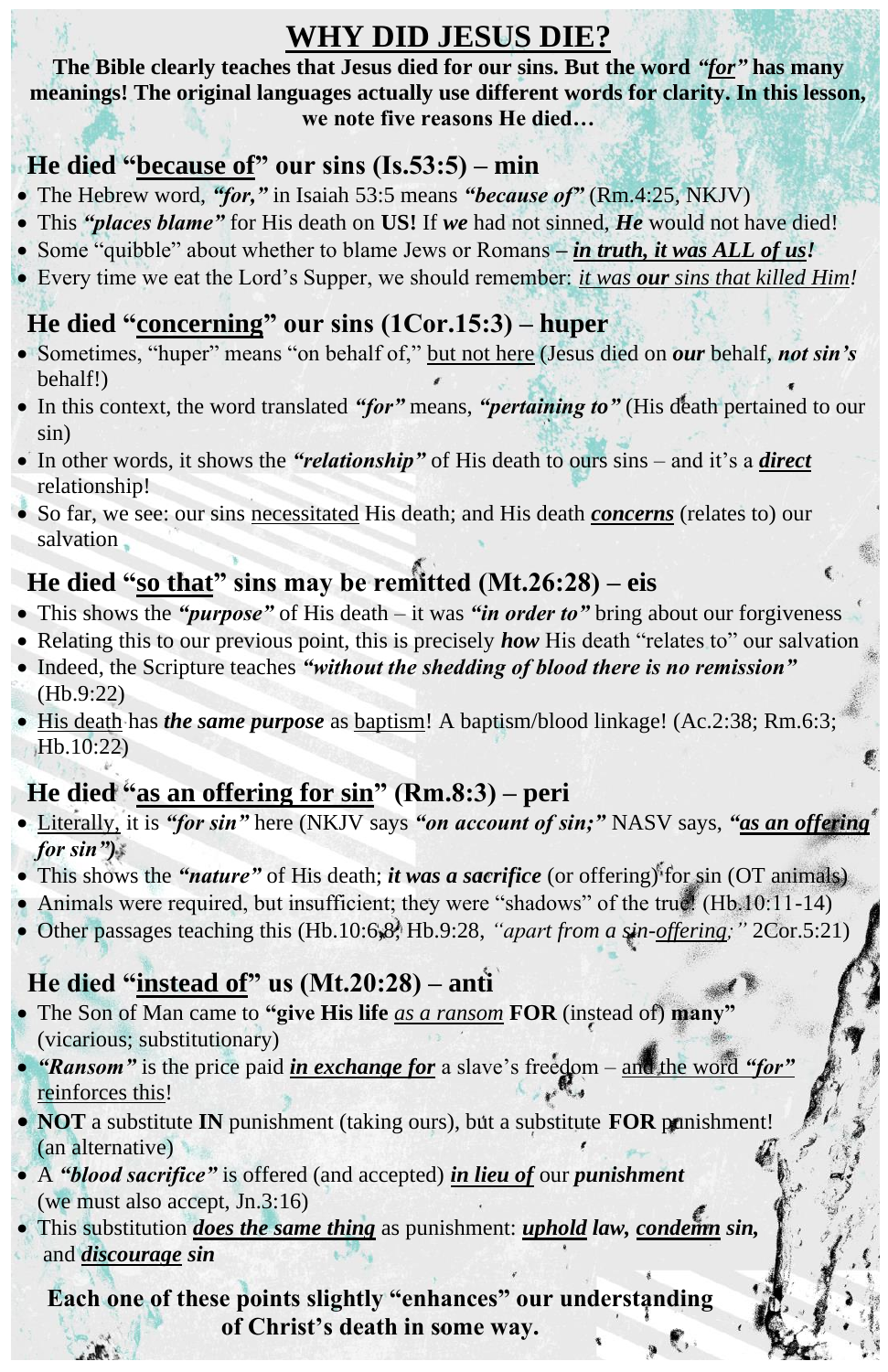#### **THE BLOOD/DEATH OF CHRIST AND WATER BAPTISM**

**Our previous lesson revealed "why" Jesus died on the cross. The Scriptures teach that there's** *a direct connection* **between the blood of Jesus Christ and baptism. This lesson will demonstrate that connection…**

#### **The phrase, "for the remission of sins," shows that connection**

- "For this is my blood… which is shed for many for the remission of sins" (Mat.26:28)
- "Repent, and let every one of you be baptized... for the remission of sins" (Ac.2:38)
- We're "baptized" for the very reason that Jesus shed His precious "blood" on the cross!

#### **The phrase, "death of His Son," shows that connection**

- "When we were enemies were reconciled to God through the death of His Son" (Rm.5:10)
- "As many of us as were baptized into Christ Jesus were baptized into His death" (Rm.6:3)
- Just as Christ reconciled us to God by His death; even so, we are baptized into His death

#### **The phrase, "washed from our sins," shows that connection**

- "To Him who loved us and washed us from our sins in His own blood" (Rev.1:5)
- "Why are you waiting? Arise and be bagaized, and wash away your sins"  $(Ac.22:16)$
- Jesus washes away our sins by His blood, but He does so when we are baptized!

#### **The phrase, "hearts sprinkled… bodies washed," shows that connection**

- "Having our hearts sprinkled from an evil conscience" (Hb.10:22)
- Followed by "And our bodies washed with pure waters" (Hb.10:22)
- We are sprinkled by His blood (1Pt.1:2); washed by baptism (Ac.22:16)

#### **The phrase, "shall be saved," shows that connection**

- "Having now been justified by His blood, we shall be saved from wrath through Him." (Rm.5:9)
- "Preach the gospel to every creature. He who believes and is baptized shall be saved" (Mk.16:15-16)
- While there is no doubt that Jesus saves us by His blood, He only does so when we are baptized!

€

**Putting these two lessons together, we have a powerful picture of** *God's role* **in salvation, as well as** *our role* **in salvation. Christ shed His blood on the cross; and in baptism, we obtain the benefits of that blood. Have you been baptized into Christ Jesus? If not, but would like to be, let us know. We will be glad to help!**

# **-Lanny Smith**